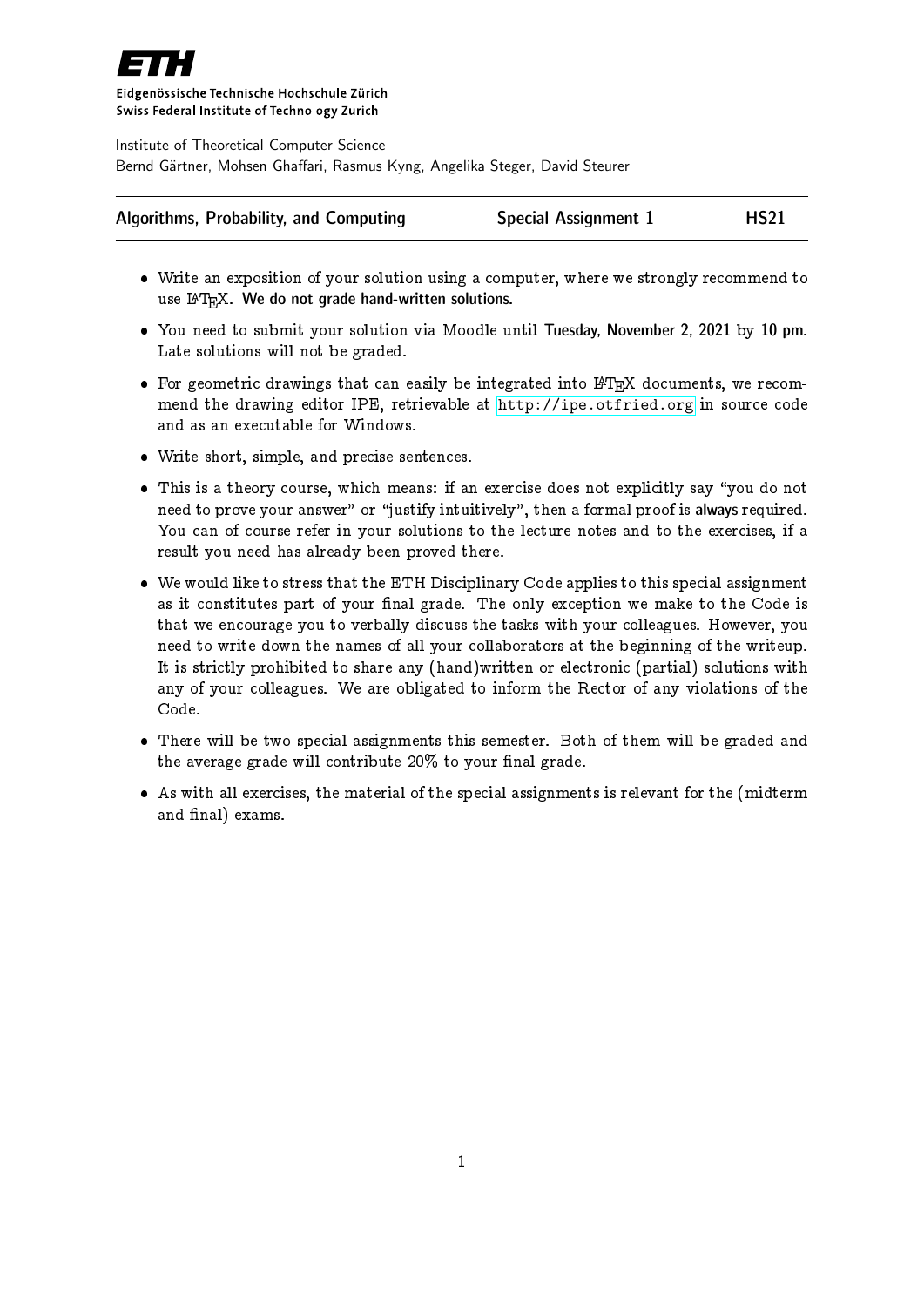# Exercise 1A 10 points

### $(A$  slightly different MSF algorithm)

Consider the following variation of the Minimum Spanning Forest Algorithm in the script.

RANDOMIZED MINIMUM SPANNING FOREST ALGORITHM(G): Perform two iterations of Borůvka's algorithm In the new graph: Select edges with probability  $p$  and compute recursively an MSF for the graph consisting of the selected edges. Call this forest T. Use FINDHEAVY to find all unselected edges that are not T-heavy. Add all edges that are not T-heavy to T and delete all other edges. recurse (until the graph contains only one vertex)

The two differences compared to the algorithm in the script are highlighted in red. First, the algorithm performs only two instead of three Boruvka iterations in the beginning. Second, each edge is sampled with probability p instead of probability  $1/2$ . Find a value for p such that the expected running time of the algorithm is  $O(n + m)$ . You can refer to the analysis of the original algorithm in the script. You don't need to analyze the correctness of the algorithm.

## Exercise 1B 20 points

### (Black-Box Minimum Spanning Tree)

In this exercise we ask you to design a randomized algorithm that computes a Minimum Spanning Tree of some weighted input graph G. We assume that G is connected and that the edge weights are pairwise distinct. Note that you have seen a randomized algorithm that solves this problem in expected  $O(m)$  time during the first lecture of the course. This time, your algorithm cannot directly access the input graph. Instead, besides having access to the number of vertices and number of edges of a given graph it is only allowed to invoke each of the following black-box routines a constant number of times.

- 1. Algorithm  $A_{MSF}$  takes as input some weighted graph H with n nodes and at most  $100n^{4/3}$ edges. It returns a Minimum Spanning Forest of the graph H.
- 2. Algorithm  $A_{\text{sample}}$  takes as input some weighted graph H and some  $p \in [0, 1]$ . It returns a weighted graph obtained from H by including each edge of H independently with probability p.
- 3. Algorithm  $A_{\text{T}-heavy}$  takes as input some weighted graph H and some weighted Forest T, with both H and T having the same set of vertices. It returns a weighted graph obtained from H by removing all T-heavy edges.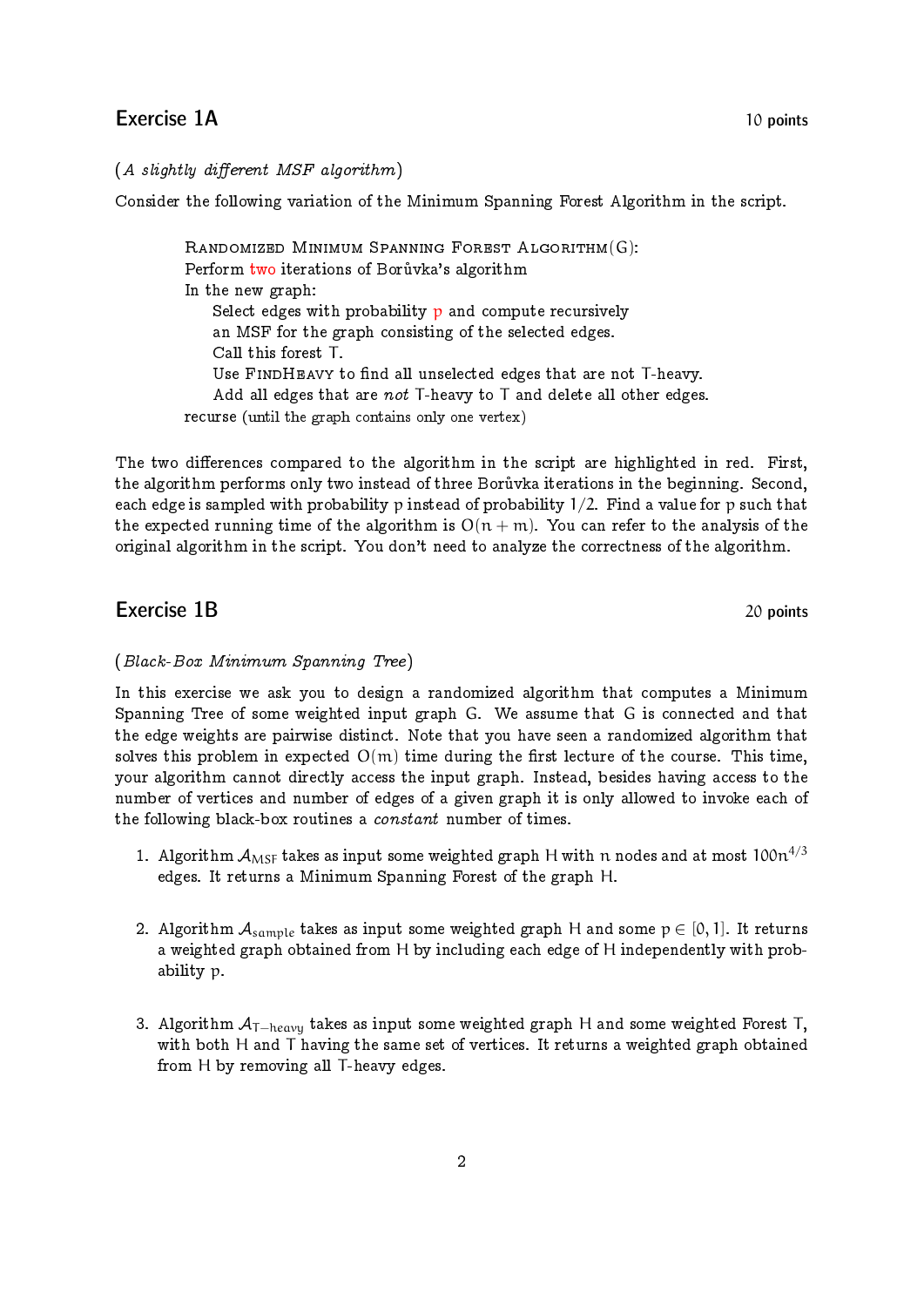Your algorithm needs to output a Minimum Spanning Tree with probability at least  $1-O(1/n)$ . You only need to analyze the success probability, but not the runtime of the algorithm. You can obtain partial points by proving that your algorithm succeeds with a positive constant probability.

Hint: The exercise is very similar to the first exercise of last year's special assignment. Feel free to take a look at the past exercise [https://www.ti.inf.ethz.ch/ew/courses/APC20/spa/](https://www.ti.inf.ethz.ch/ew/courses/APC20/spa/spa1_v2.pdf) [spa1\\_v2.pdf](https://www.ti.inf.ethz.ch/ew/courses/APC20/spa/spa1_v2.pdf) and the master solution [https://www.ti.inf.ethz.ch/ew/courses/APC20/](https://www.ti.inf.ethz.ch/ew/courses/APC20/spa/spa1-solution.pdf) [spa/spa1-solution.pdf](https://www.ti.inf.ethz.ch/ew/courses/APC20/spa/spa1-solution.pdf).

# Exercise 2 25 points

#### (Approximate Minimum Cuts)

Let G denote a connected, undirected and simple n-node graph with  $n \geq 2$ . In contrast to the lecture notes, we define a cut as a partition  $(S, T)$  of the vertices of G with  $S, T \neq \emptyset$ . The size of a cut is defined as the total number of edges with one endpoint in S and one endpoint in T. Let  $k = \mu(G)$  denote the minimum cut size of G. An  $\alpha$ -approximate minimum cut of G is a cut of size at most  $\alpha$ k.

- (a) Consider an arbitrary  $\alpha > 1$ . Devise a (randomized) algorithm that outputs a single cut such that each  $\alpha$ -approximate minimum cut in G is outputted with probability at least 1  $\frac{1}{(2n)^{\lceil 2\alpha \rceil}}$ .
- (b) Show that G has at most  $O((2n)^{[2\alpha]})$  different  $\alpha$ -approximate minimum cuts.
- (c) Consider an arbitrary integer  $2\alpha > 2$ . For every n and even k (k can potentially be larger than  $\mathfrak n$ ), find a  $\mathit{multigraph}$  H with  $\mathfrak n$  vertices and  $\mu(\mathsf H)=\mathsf k$  that has  $\Omega(\mathfrak n^{[2\alpha]})$ α-approximate minimum cuts . The constant term hidden in the Ω-notation is allowed to depend on  $\alpha$ .

Recall that for any natural numbers  $\alpha$  and  $\rm b$  with  $\alpha \geq \rm b$  we have  $\binom{\alpha}{\rm b} \geq \left(\frac{\alpha}{\rm b}\right)$  $\left(\frac{a}{b}\right)^b$ .

# Exercise 3 25 points

### (Random Binary Search Tree)

Consider a random binary search tree with the n distinct keys  $1, 2, \ldots, n$  and let  $r \in \{2, \ldots, n\}$ be arbitrary. We are interested in the distance between the smallest key and the r-th smallest key, i.e., the number of edges along the path between the two corresponding nodes. We denote that distance by the random variable  $X_{n,r}$ . The goal of this exercise is to show that  $\mathbb{E}[X_{n,r}] = O(\log r).$ 

In one of the exercises, we have seen that one can obtain a random binary search tree by first choosing a permutation  $\pi: \{1, 2, \ldots, n\} \mapsto \{1, 2, \ldots, n\}$  uniformly at random and then inserting the keys in the order given by the permutation, i.e., first inserting  $\pi(1)$ , then  $\pi(2)$  and so on. For such a permutation  $\pi$  as above, let j denote the smallest index with  $\pi(j) \in \{1, 2, ..., r\}$ . For  $i \in \{r+1, r+2, \ldots, n\}$ , we denote with  $A_i$  the event that i is the smallest value in the